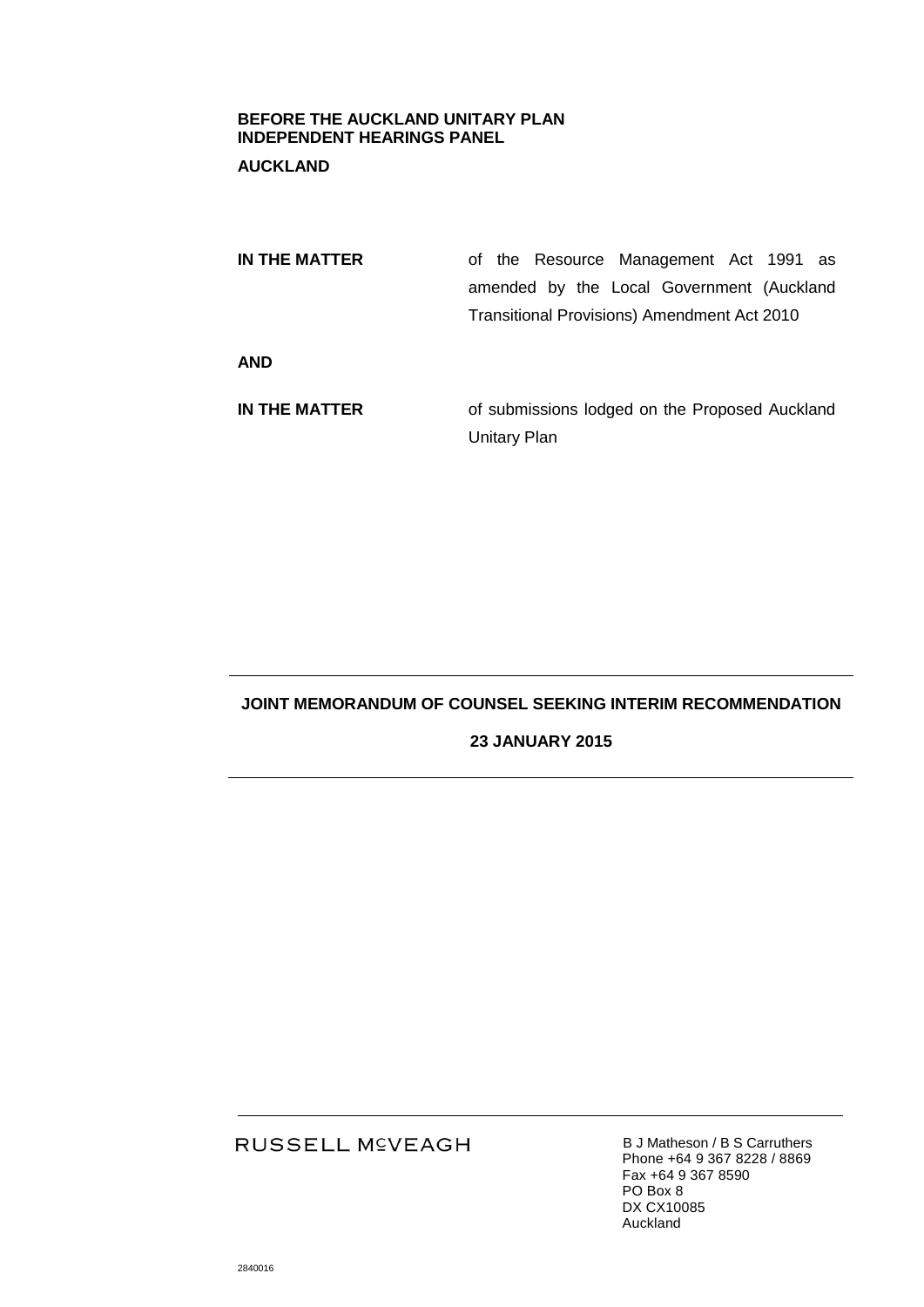### **MAY IT PLEASE THE PANEL:**

1. The purpose of this memorandum is to respond to the Council's memorandum dated 22 January 2015 and to update the Panel on our proposal since writing to the Panel on 16 December 2014.

#### **Our position**

- 2. Our position can be summarised as follows:
	- (a) A "redline" or tracked changes version of the RPS section of the PAUP would be desirable and in our respectful submission essential if the remainder of the hearing process is to be undertaken effectively and efficiently.
	- (b) The Hearing Panel is not constrained from issuing a tracked changes version of its current position on the RPS section. However, at present such a tracked changes version would have no statutory weight (it is neither the operative RPS, a proposed RPS, or even a decisions' version of an RPS).
	- (c) It is essential that the tracked changes version, if issued, has some statutory weight. There are a range of options for giving that document statutory weight. These include promulgating a regulation specifying that the tracked changes version is a document to which the Hearing Panel should: "give effect to"; "have particular regard to"; "have regard to"; or "take into account". There are a range of views amongst counsel we have canvassed as to which status is most appropriate. The preferred view is between "give effect to" or "have particular regard to". We understand counsel will address the Hearing Panel separately on this.
	- (d) In terms of decoupling the Operative RPS from the current process, there is merit in the Council's suggestion that the "context" provides an opportunity to disregard the Operative RPS.
	- (e) The intention is to enable the creation of a robust and internally consistent PAUP. Whatever approach is adopted, we respectfully submit that the tracked changes version must be capable of being amended throughout the process. For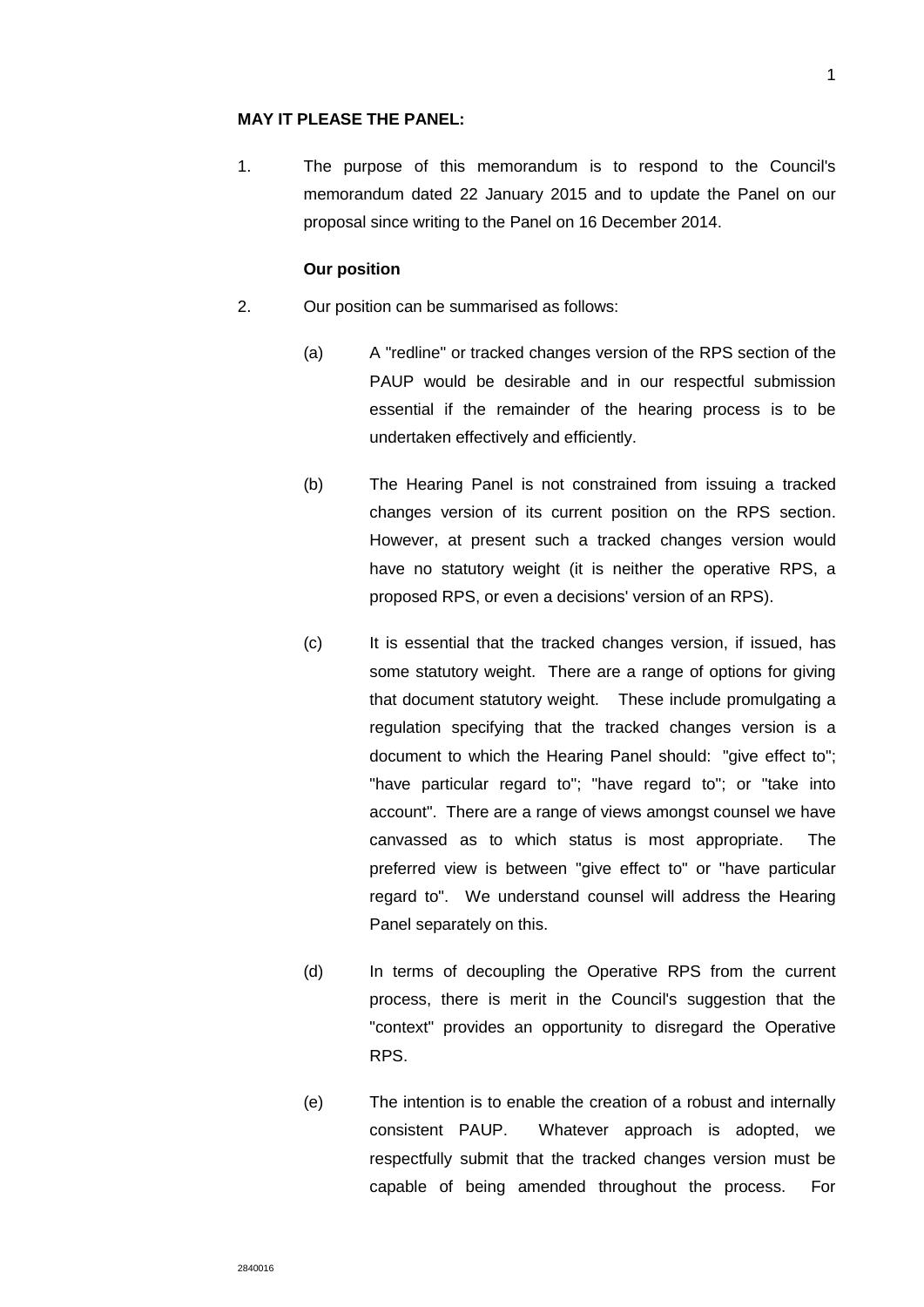example, its wording may have unintended implications on the form of the lower order provisions, or it may need to be amended in response to legislative reform. In other words, the Hearing Panel should be given unfettered discretion to revisit the RPS provisions as the hearings unfold and in particular as legislative or other amendments might take effect.

(f) Counsel no longer seek any form of informal feedback from the Council (in its decision making role) on the tracked changes version. While what was proposed was only an informal indication, the complications inherent in that process outweigh any potential benefit to the hearing process moving forward.

## **Council's issues paper**

- 3. The Council has filed a lengthy memorandum on the appropriateness or desirability of issuing:
	- (a) High level indications;
	- (b) Interim recommendations; or
	- (c) Final recommendations.
- 4. The options discussed in detail are the high level indications and staged final recommendations. Very little is said of the interim recommendations option, which remains our preferred approach.
- 5. In terms of the approach put forward in our letter of 16 December 2014, the Council says: $1$ 
	- (a) It is likely to make it impossible for the Panel to deliver the recommendations on the complete PAUP by July 2016; $^{2}$
	- (b) It is unlikely to achieve the "simplicity" benefits suggested; $3$
	- (c) It is expressly contrary to Parliament's intention that the Council is at all times the decision maker in relation to planning

 $1$  Paragraph 2.7.

<sup>2</sup> Paragraph 2.7.

<sup>3</sup> Paragraph 2.7.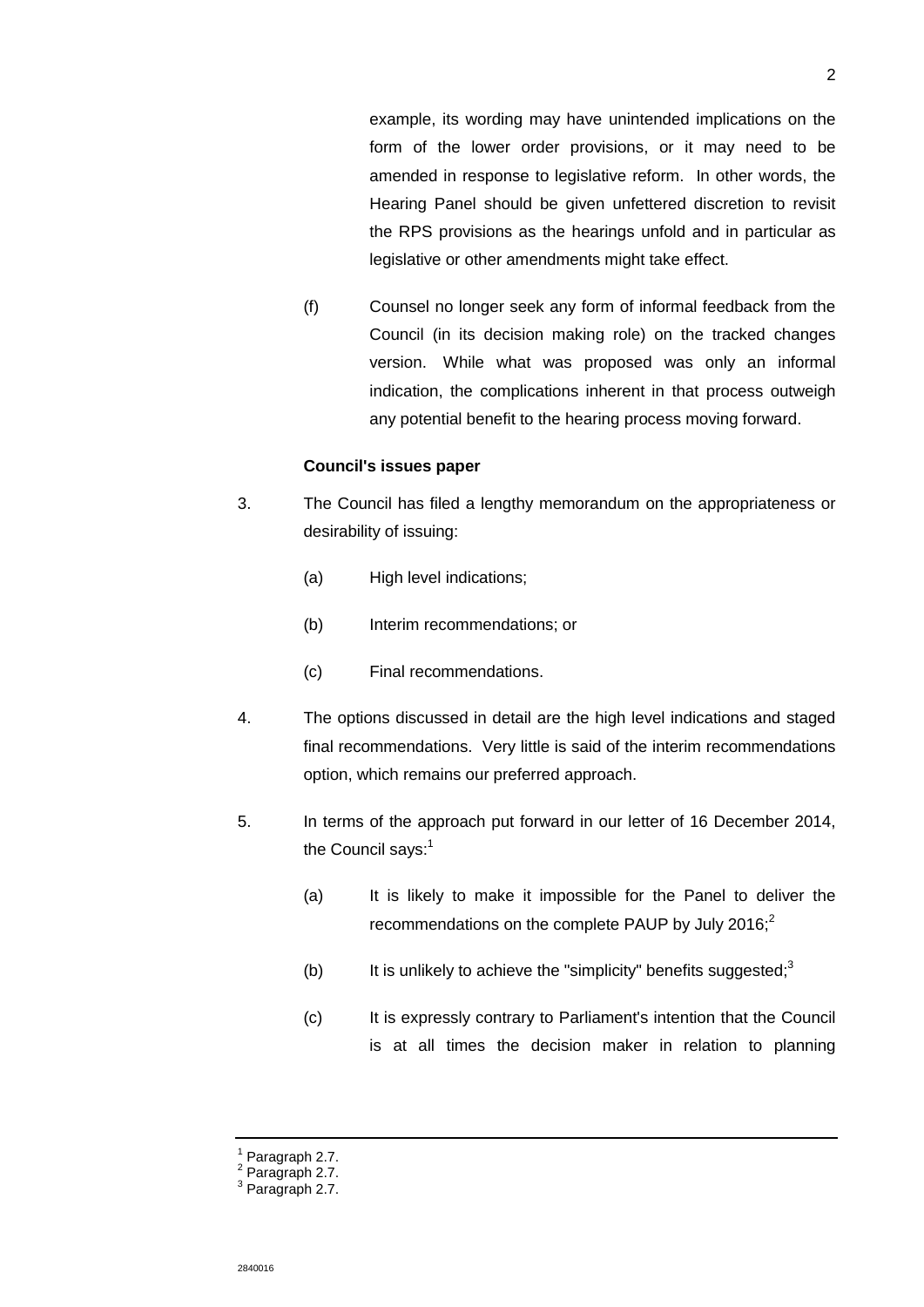instruments for Auckland,<sup>4</sup> as it "transforms" a body mandated to make recommendations into a decision maker.<sup>5</sup>

- (d) It does not specify a procedural step to protect any natural justice rights arising from any significant change between the Interim Recommendation and the Final Recommendation.<sup>6</sup>
- 6. We disagree:
	- (a) Issuing a tracked changes version of the RPS that can be used to more efficiently hear the lower order provisions will assist the Panel to meet its statutory deadline, rather than hinder it;
	- (b) An interim recommendation on the RPS provisions will not involve a "decision", any more than the final recommendation to the Council involves a decision. There is no change to the Panel's role.
- 7. Council submits there is a high degree of risk to the vertical integration of the PAUP and the ability to complete hearings and deliver recommendations to the Council within the statutory timeframes if the Panel delivers interim recommendations in early 2015.<sup>7</sup> Its reasons include:
	- (a) The Panel has not yet heard all economic evidence on the RPS provisions as Council intends to present this as part of its case on the Regional Plan provisions.<sup>8</sup>
	- (b) There is insufficient time for the Panel to undertake the required section 32AA analysis.<sup>9</sup>
- 8. The first of these suggests that the Council has not presented evidence relevant to the RPS provisions during the RPS hearings, and has instead elected to delay that evidence to a later date. We would be very surprised if that was indeed the case, but even if it were so it is not a reason to delay the issuing of a tracked changes version. The second reason is a matter for the Panel to decide.

3

<sup>4</sup> Paragraph 2.7.

<sup>5</sup> Paragraph 3.2. 6

Paragraph 4.1(b)(vi). 7

Paragraph 2.5.

 $8$  Paragraph 2.5(a)(i).  $9$  Paragraph 2.5(c).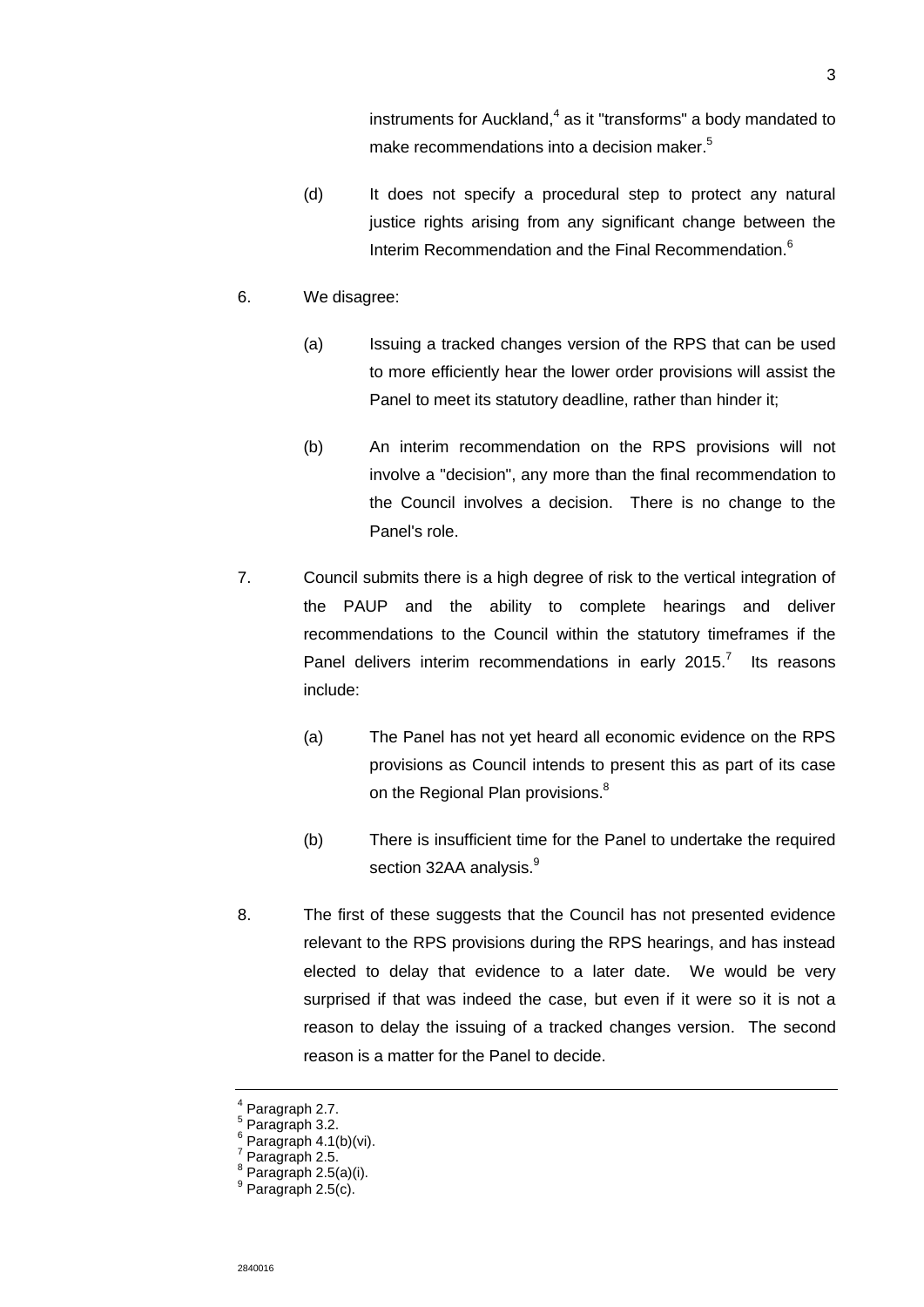- 9. We entirely agree with the Council that:
	- (a) Evidence in relation to the lower order provisions will be highly relevant to confirming the appropriateness of, and any required fine tuning of, the RPS provisions; $10$
	- (b) It is necessary and desirable for the Panel to hear the remainder of the evidence before confirming or finalising the contents of the  $RPS$ ;<sup>11</sup>
	- (c) It will be more difficult to prepare evidence for the later hearings in the absence of any certainty regarding the content of the RPS that needs to be given effect to, with evidence needing to cover a range of possibilities making it more detailed and resulting in longer hearings.<sup>12</sup>
- 10. Council has usefully referred to the process followed for the preparation of the Horizons Manawatu One Plan.<sup>13</sup> Council appears to support the manner in which that Panel:
	- (a) Regulated its own proceedings as it saw fit;
	- (b) Issued provisional determinations;
	- (c) Disregarded the operative RPS; and
	- (d) Treated the RPS chapters of the One Plan as the RPS to be given effect to by the remainder of the plan.<sup>14</sup>
- 11. In that situation, the Panel issued a tracked changes version of the RPS in its provisional determination which the remainder of the plan was to give effect to. That is what we are seeking here. However, the Council (despite its apparent support of that process):
	- (a) Opposes the release of a tracked changes version.<sup>15</sup>
	- (b) Suggests that the **notified** RPS section of the PAUP should be the relevant document.<sup>16</sup>

 $^{10}$  Paragraph 2.5(a)(ii).

 $11$  Paragraph 2.5(a)(ii).

 $12$  Paragraphs 7.13(a) and 7.19(a) and (b).

 $^{13}$  Paragraphs 6.3 - 6.7.

<sup>14</sup> Paragraph 8.9.

<sup>15</sup> Paragraphs 6.7 & 6.8.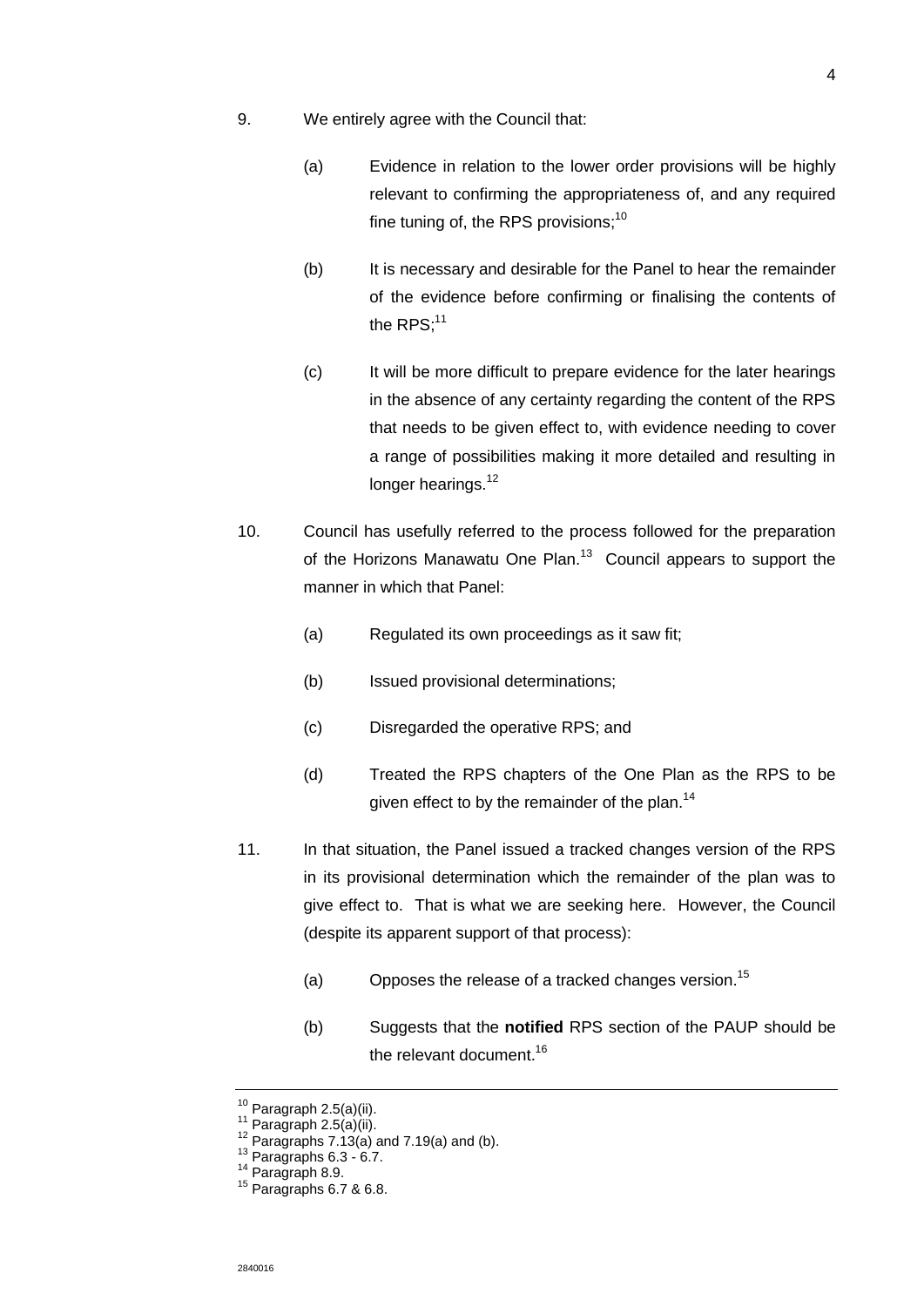- 12. It is difficult to see this opposition to the release of recommendation tracked changes version as anything other than the Council refusing to relinquish control over the document or the process. The Council is at pains to emphasise it remains the decision maker, and that the Panel is only able to provide it with recommendations. The Council has misunderstood a number of aspects of the proposal we put forward on 16
	- (a) The Panel would not be making a decision (as suggested in paragraph 7.7(a)), but merely releasing in advance its interim recommendations on the RPS and a tracked changes version for all parties to use during the remainder of the hearings;
	- (b) No issues will arise if the Panel seeks to make changes to the RPS at the end of the process (as suggested in paragraph 7.7(b)). This is specifically contemplated in our proposal, and must be provided for.
	- (c) Similarly, there is no risk of judicial review if the Panel changes its approach in the final version (as suggested in paragraph 7.7(d)). There is no exercise of a statutory power of decision, and future changes are specifically contemplated in our approach.
	- (d) There is no issue for private plan changes to legacy plans (as suggested in paragraph 7.7(f)) as the deemed operative status will solely apply for the PAUP process and the determination of the lower level provisions.
- 13. The revised approach set out above addresses those concerns.

# **Ellis Gould memo**

December 2014:

14. As noted in the Ellis Gould memorandum dated 22 January, no regulation is required for the Panel to issue a tracked changes version. While we agree that no regulation is required for the Panel to simply issue the document, we are particularly concerned that it would have no legal statutory weight (particularly in light of the Council's position that the relevant RPS for lower order provisions is the notified version).<sup>17</sup> It would

 $\overline{a}$ 

<sup>&</sup>lt;sup>16</sup> Paragraph 2.9.

<sup>&</sup>lt;sup>17</sup> Paragraph 2.9.